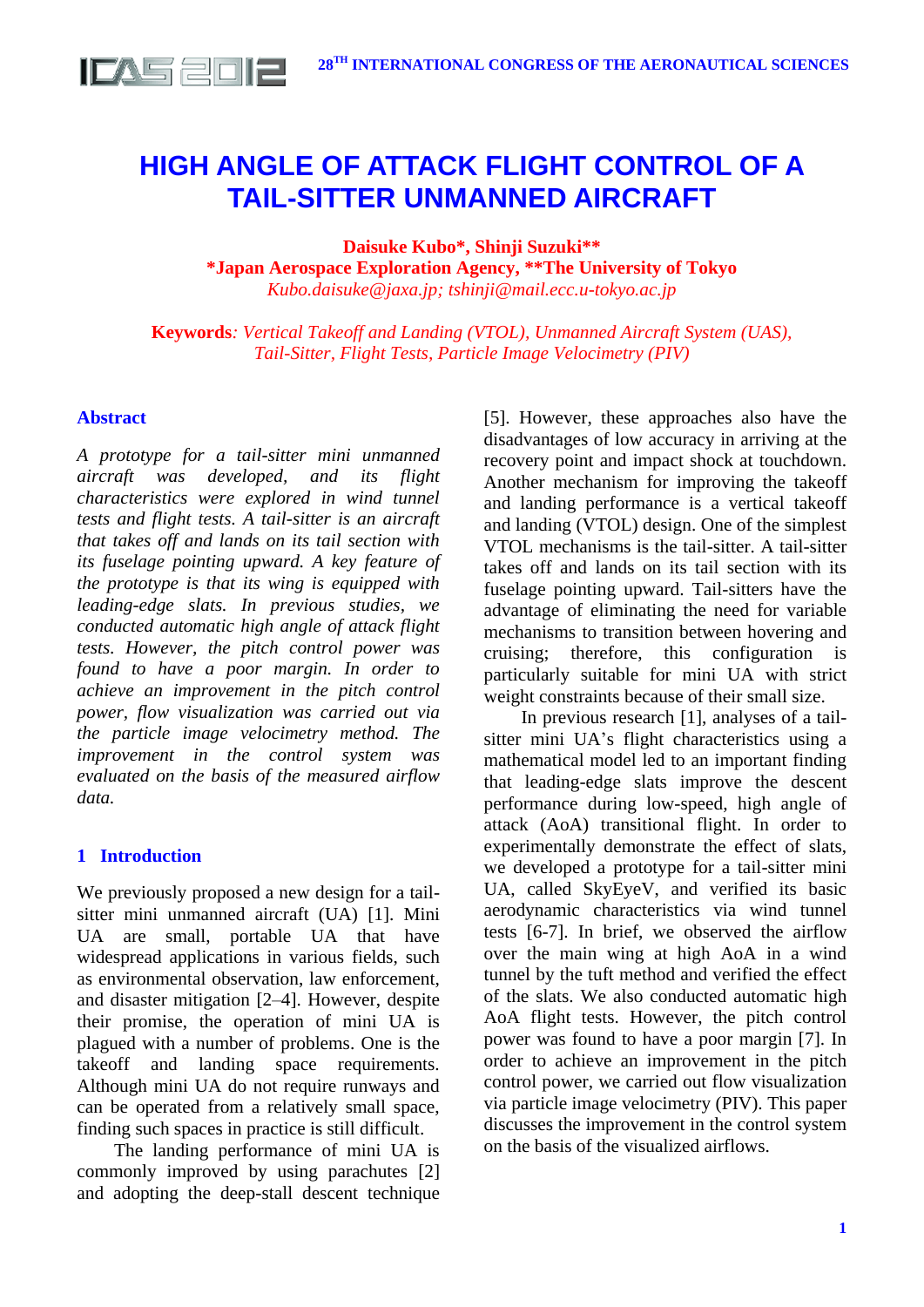## **2 Tail-Sitter Mini UA**

## **2.1 Concept of Design**

We previously proposed a new design for a small tail-sitter UA [3]. A tail-sitter is an aircraft that takes off and lands on its tail section with the fuselage pointing upward.

A key feature of a small tail-sitter is that its wing is equipped with leading-edge slats. The propeller slipstream effect is considered to be inefficient at avoiding stall within a certain lowairspeed region [3]. This poses a grave problem for small tail-sitter UA because they have relatively low wing loading and fly at relatively low speeds. To solve this problem, we equipped the proposed UA with leading-edge slats, whose effectiveness was experimentally tested in a wind tunnel in the previous study [4,5].

## **2.2 Operational Scenario**

Figure 1 shows the assumed operational scenario. During takeoff, the vehicle is launched by hand or by support equipment. It then climbs vertically to a certain altitude, after which it increases its flight speed and switches to forward wing-borne flight; this is called outbound transition. After completing its mission, the vehicle approaches a designated landing point. It reduces the flight speed and switches to the hovering mode; this is called inbound transition. During the final landing phase, the vehicle descends vertically and touches down on its tail landing gear; it then drops forward to touch down on its main landing gear and finally comes to rest on both the tail and main landing gears.



Fig. 1 Operational scenario of tail-sitter mini UA over forest area in VTOL operation

## **2.3 Prototype: SkyEyeV**

A prototype called SkyEyeV (Fig. 2) was developed [6]. This aircraft is powered by two electric motors; it has a wingspan of 1.05 m and weighs 2.6 kg. The aircraft uses the propeller slipstream effect to avoid stall during high AoA flight (i.e., during the transition between cruising and hovering) and for attitude control during low-speed flight. The wing is equipped with semi-fixed leading-edge slats, which are manually set to the retracted or extended positions before takeoff.



Fig. 2 Prototype of tail-sitter mini UA: SkyEyeV

## **3 High AoA Flight Tests**

## **3.1 Experimental Settings**

High AoA flight tests were performed to evaluate the vehicle's flight characteristics during actual flight. An autopilot system was installed in the vehicle for the flight tests. The system was specially designed for mini UA [7].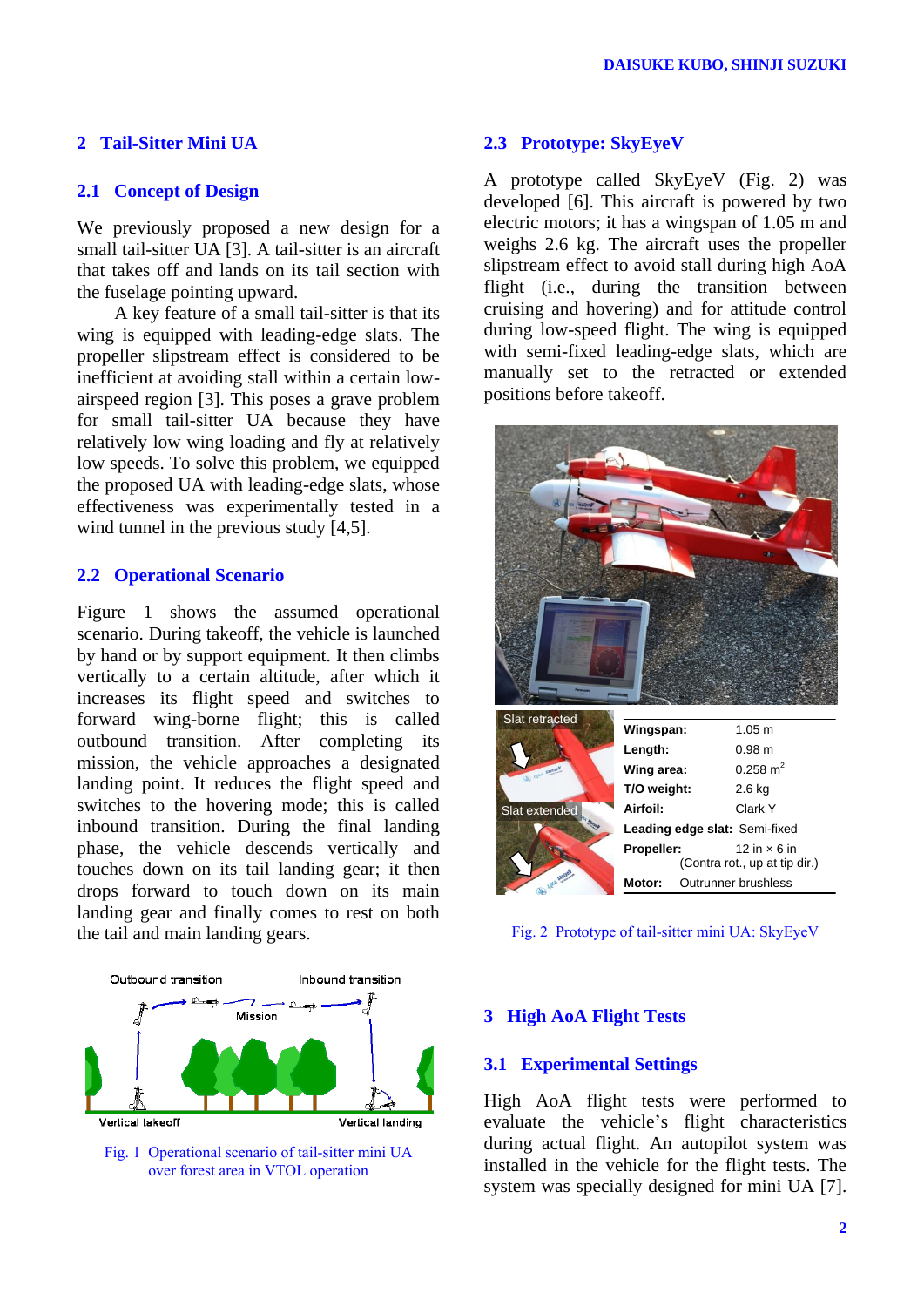#### **HIGH ANGLE OF ATTACK FLIGHT CONTROL OF A TAIL-SITTER UNMANNED AIRCRAFT**

It is based on a small commercial GPS/INS for which the attitude estimation is based on quaternions and has no singularity. This feature is appropriate for tail-sitters because of their wide range of attitudes during flight (from cruising to hovering:  $\theta \approx 0^{\circ}$ –90°).

## **3.2 Flight Tests and Results**

Automatic flight tests on high AoA flight with pitch angles of up to 60° were conducted. The vehicle took off horizontally via manual control by the remote pilot. After the vehicle climbed to the cruising altitude and turned to the windward direction, which was set as the target direction in yaw control, the control mode was switched from manual to fully automatic by the remote pilot. After automatic straight flight for approximately 20 s, the control mode was switched back to manual mode. This flight pattern was repeated for each target pitch angle  $\theta_{\text{tar}}$  in increments of 10°. Fig. 3 shows the test results.



Fig. 3 High angle of attack flight test data histories (leading edge slats retracted, propeller rotation speed 6250 rpm)

At the target pitch angle  $\theta_{\text{tar}}$  of 40°, the pitch angle responses were stable, and the tracking errors were sufficiently low. At  $\theta_{\text{tar}}$  of 50°, the pitch angle responses fluctuated. The vehicle was able to pitch up to  $\theta_{\text{tar}}$  of 60° initially, but the pitch angle responses fluctuated considerably and finally diverged. This was caused by (1) poor controllability for the elevator in high AoA flight and (2) ineffective controller design.

Problem (1) should be addressed from the viewpoint of aerodynamic design; therefore, the details of the flow field around the elevator should be investigated.

## **4 Flow Visualization around the Elevators**

Wind tunnel tests were conducted in order to visualize and understand the flow fields around the elevators of SkyEyeV. The tests were conducted in JAXA's 2 m  $\times$  2 m low-speed wind tunnel: a closed circuit tunnel having a 2  $m \times 2$  m cross section and a 4 m long test section.

## **4.1 PIV Experimental Settings**

A two-dimensional PIV system was used in this experiment (Fig. 4).

#### *4.1.1 PIV settings*

A double-pulsed Nd:YAG laser (Quantel Twins BSL200, 200 mJ/pulse at 10 Hz) was used as the light source. The repetition rate was 4 Hz during measurement. A laser sheet was produced using a cylindrical lens. The focal length of the cylindrical lens was –70 mm. The interval of the successive laser pulse (*Δt*) was set at 30–40 μs depending on the wind tunnel airspeed of each test case. The laser system was mounted on the ceiling of the wind tunnel test section.

A PIV camera (LaVision, Imager Pro Plus 4M (2048  $\times$  2048 pixels, 14 bit)) with a lens (Nikkor 85 mm F1.4S, Nikon) was used to record the scattering light from the tracer particles; this was mounted on a traverse rail mounted on the outside wall of the test section. Two hundred pairs of pictures were taken for all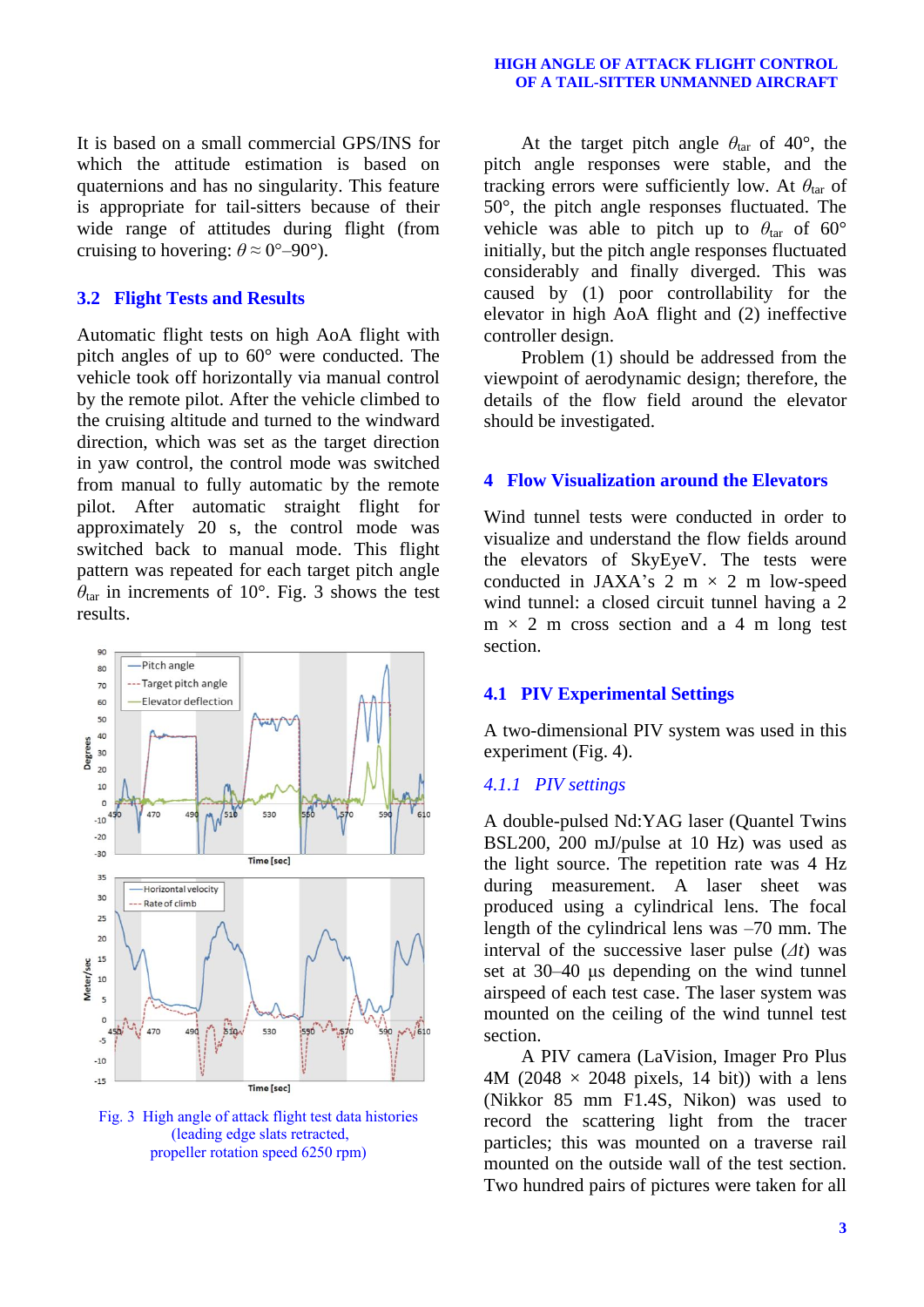cases. The camera and laser systems were controlled using a signal generator and Lavision Davis Ver. 7.2. The analyzing software Davis 7.2 was used to calculate the velocity vectors.



## *4.1.2 PIV test model and settings*

A full-scaled SkyEyeV wind tunnel test model coated with black-colored urethane paint was used (Fig. 5). The model had shortened twin boom; it lacked tail wings to be able to avoid obstruction of the laser sheet by horizontal wings and interference of the vertical wings with the sight line of the PIV camera. The propellers were driven by power supplied from batteries installed in the fuselage, and the rotational speed of the propeller was maintained at 6500 rpm using a wireless remote. The model was supported by a robotic arm in the test section. The attaching rod had an AoA offset pivot with increments of 30°: 0°, +30°, and  $+60^{\circ}$ . Since the sting arm traveled from  $-10^{\circ}$  to +30°, the AoA of the vehicle could be set anywhere between  $-10^{\circ}$  and  $+90^{\circ}$ .

The position of the cross section of the laser sheet was located at the center of the inboard part of the left wing (Fig. 6). Since the traversing range of the laser system was limited, the model was adjusted to the desired position using arm movement of the supporting robotic arm.



Fig. 5 PIV test model and settings on the robotic arm in the wind tunnel test section (left) and laser sheet at the elevator position (right)



**Wind tunnel wall**

Fig. 6 Horizontal position of the laser sheet cross section (tail wings are illustrated only for reference)

## **4.2 Results**

The averaged velocity vectors were calculated from the recorded 200 pairs of pictures, and the airflow fields were visualized. The results are illustrated in Figs. 7–12. The absolute values of the velocity vectors (m/s) are shown using colored contours. The tail wings are illustrated only for reference of the position; the experiment was performed without the tail parts (see section *4.1.2*).

## *4.2.1 AoA = 30°*

The visualized flows around the elevator positions are illustrated in Figs. 7 and 8 for airspeeds of 5.4 and 10.8 m/s, respectively.

Although the major part of the slipstreams (flow speed of about 20 m/s) hit the elevator position at airspeed of 5.4 m/s, the slipstream did not hit the elevator position at the 10.8 m/s airspeed. However, this was not a serious problem, because the dynamic pressure of the non-core flow (nearly equal free stream of the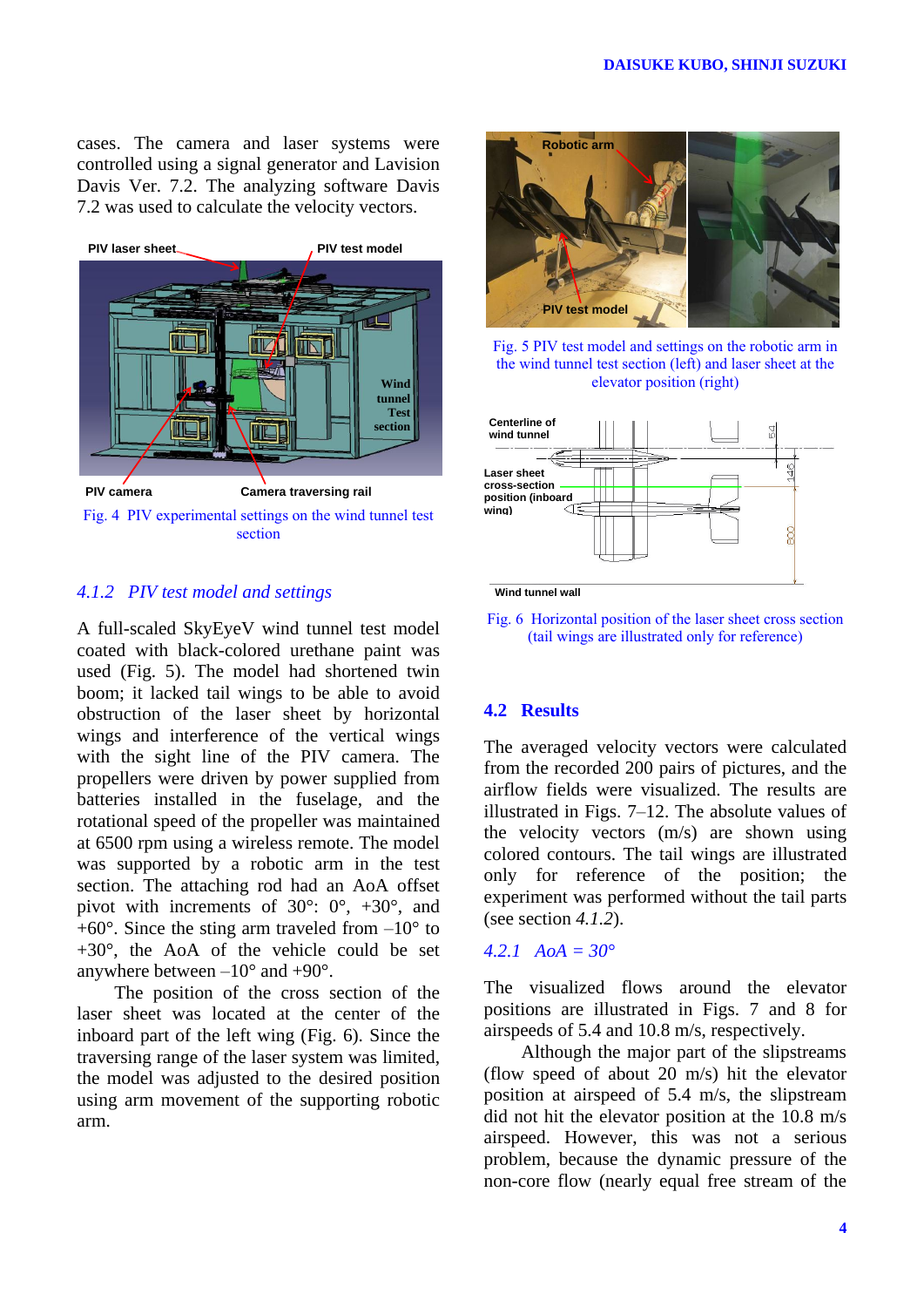#### **HIGH ANGLE OF ATTACK FLIGHT CONTROL OF A TAIL-SITTER UNMANNED AIRCRAFT**

wind tunnel) was sufficiently high and the moment arm of the pitch control was long. No problems occurred for the  $AoA = 30°$  flights.



Fig. 7 PIV image of airflow field at the elevator position with  $A \circ A = 30^\circ$  and  $U_{\text{inf}} = 5.4$  m/s



Fig. 8 PIV image of airflow field at the elevator position with  $AoA = 30^\circ$  and  $U_{\text{inf}} = 10.8$  m/s

## *4.2.2 AoA = 45°*

The visualized flows are illustrated in Figs. 9 and 10 for airspeeds of 3.0 and 5.0 m/s, respectively. Although the major part of the slipstreams (flow speed from 10 to 14 m/s) hit the elevator position for the 3.0 m/s case (Fig. 9), the slipstream rarely hit the elevator position for the 5.0 m/s case (Fig. 10). Even for the 5.0 m/s case, this was still not a serious problem, because the dynamic pressure of the flow around the elevator position was sufficient and the moment arm of the pitch control was not short. No problem occurred for the AoA  $= 45^{\circ}$ flights as well.



Fig. 9 PIV image of airflow field at the elevator position with  $A \circ A = 45^\circ$  and  $U_{\text{inf}} = 3.0 \text{ m/s}$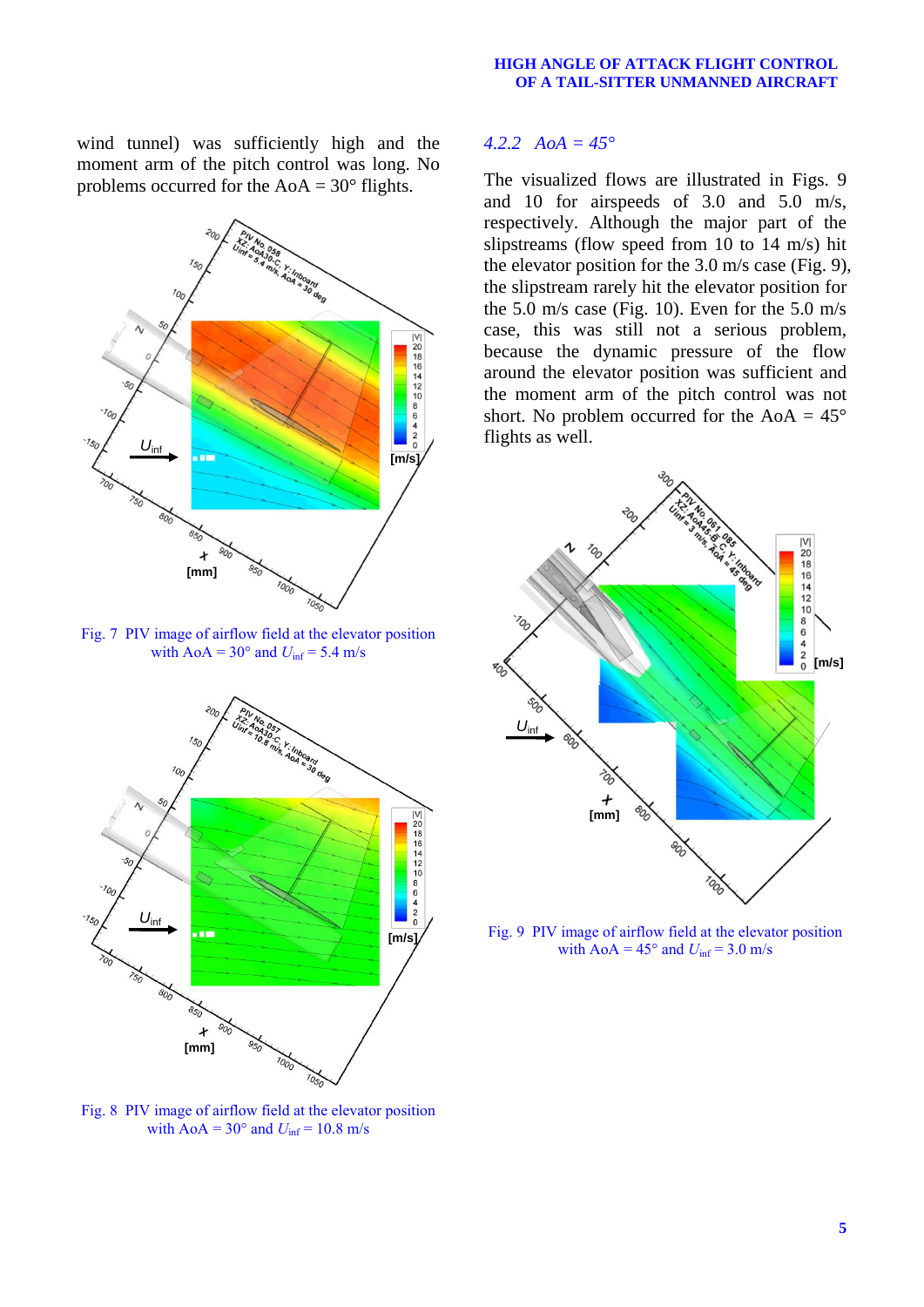

Fig. 10 PIV image of airflow field at the elevator position with  $A \circ A = 45^\circ$  and  $U_{\text{inf}} = 5.0$  m/s

## *4.2.2 AoA = 60°*

The visualized flows are illustrated in Figs. 11 and 12 for airspeeds of 2.5 and 5.0 m/s, respectively. Even for the 2.5 m/s case (Fig. 11), the slipstream did not hit the elevator position. This is a serious problem because the dynamic pressure of the flow around the elevator position was not sufficiently high and the moment arm of the pitch control was very short. This shows that the elevator effectiveness is strongly affected by the flight speed (or gusts), which is a serious problem during high AoA flights. The poor margin of the pitch control power that was indicated in the high AoA flight tests was caused by this mechanism.



Fig. 11 PIV image of airflow field at the elevator position with  $A \circ A = 60^\circ$  and  $U_{\text{inf}} = 2.5$  m/s



Fig. 12 PIV image of the airflow field at the elevator position with  $A \circ A = 60^{\circ}$  and  $U_{\text{inf}} = 5.0$  m/s

## **5 Improvement in Pitch Control Power**

The results of the automatic high AoA flight test and the visualized airflow data indicated that the